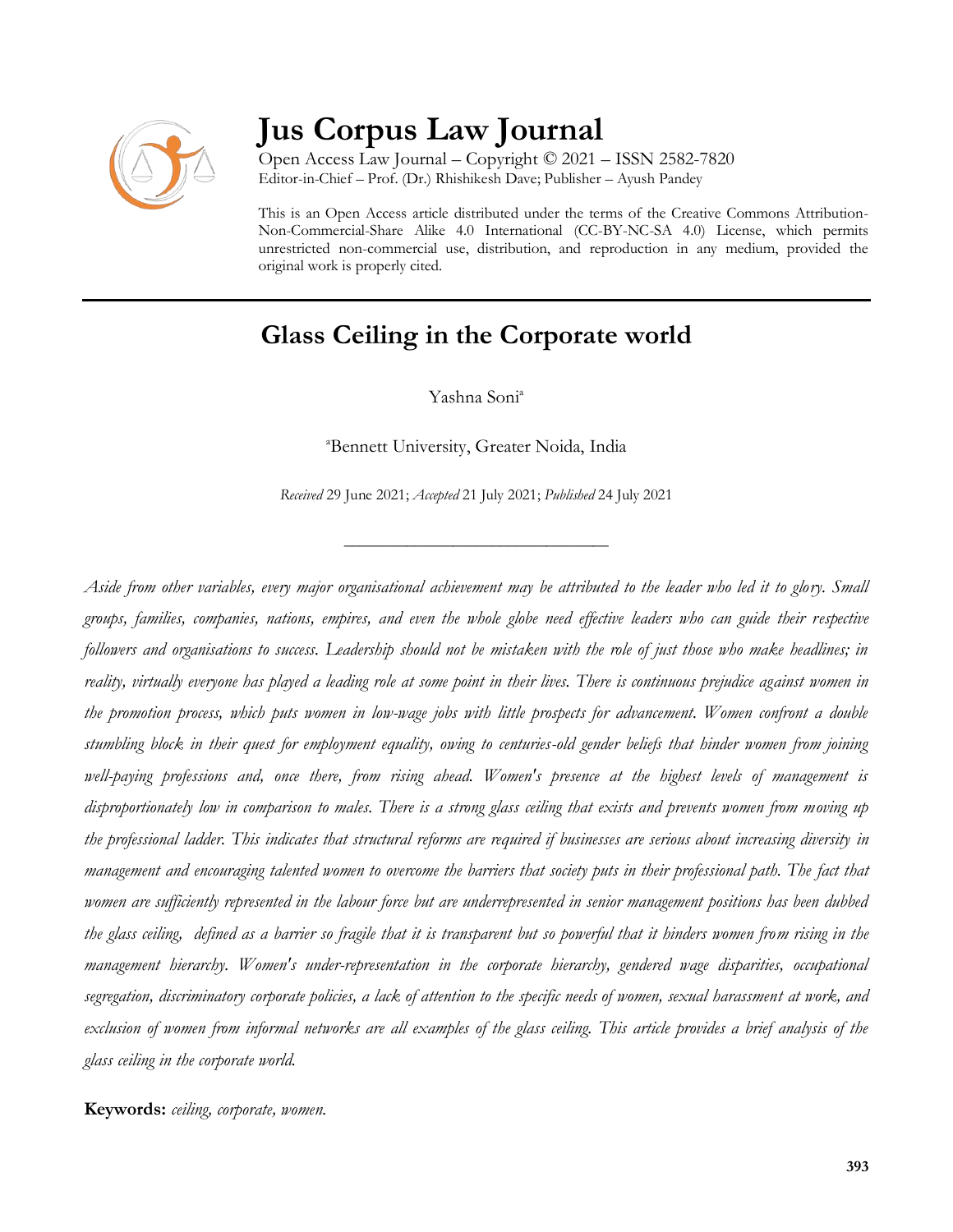#### **INTRODUCTION**

The glass ceiling is a metaphor that is used to describe the barriers faced by women in society. These barriers stop the career & personal growth of women in society. Glass ceiling can be faced by women in any profession. This can be due to the fact that certain people in society still feel the need for women to prove themselves to showcase their intellectual talent is similar to that of a man. This concept is worldwide known and faced. Although, one can say that women in developing countries face much more glass ceilings than women in developed countries. This is solely because of the culture, education background, developed policies, laws, the mindset of people living in, etc.

#### **HISTORY**

Feminists invented the metaphor in response to impediments in the professions of highachieving women. In the United States, the term is sometimes extended to include barriers to minority women's and men's advancement. Because they are at the crossroads of two historically marginalised groups: women and people of colour, minority women in whitemajority countries sometimes have the most trouble "breaking the glass ceiling." The phrase "bamboo ceiling" was coined by East Asian and East Asian American news outlets to describe the barriers that all East Asian Americans encounter in furthering their careers. There are similar phrases for constraints and hurdles addressing women and their roles within businesses, as well as how they coincide with their parental responsibilities, within the same notions as the other terms surrounding the workplace. These "Invisible Barriers" serve as metaphors for the additional situations that women face when attempting to succeed in their careers, as well as in their personal lives.

I would like to bring the focus on how even after every factor favoring the economy, the glass ceiling occurs, maybe in small numbers but it exists. Let's see some numerical figures of one of the developed countries like America: Women made up 55.9% of the labor force in the United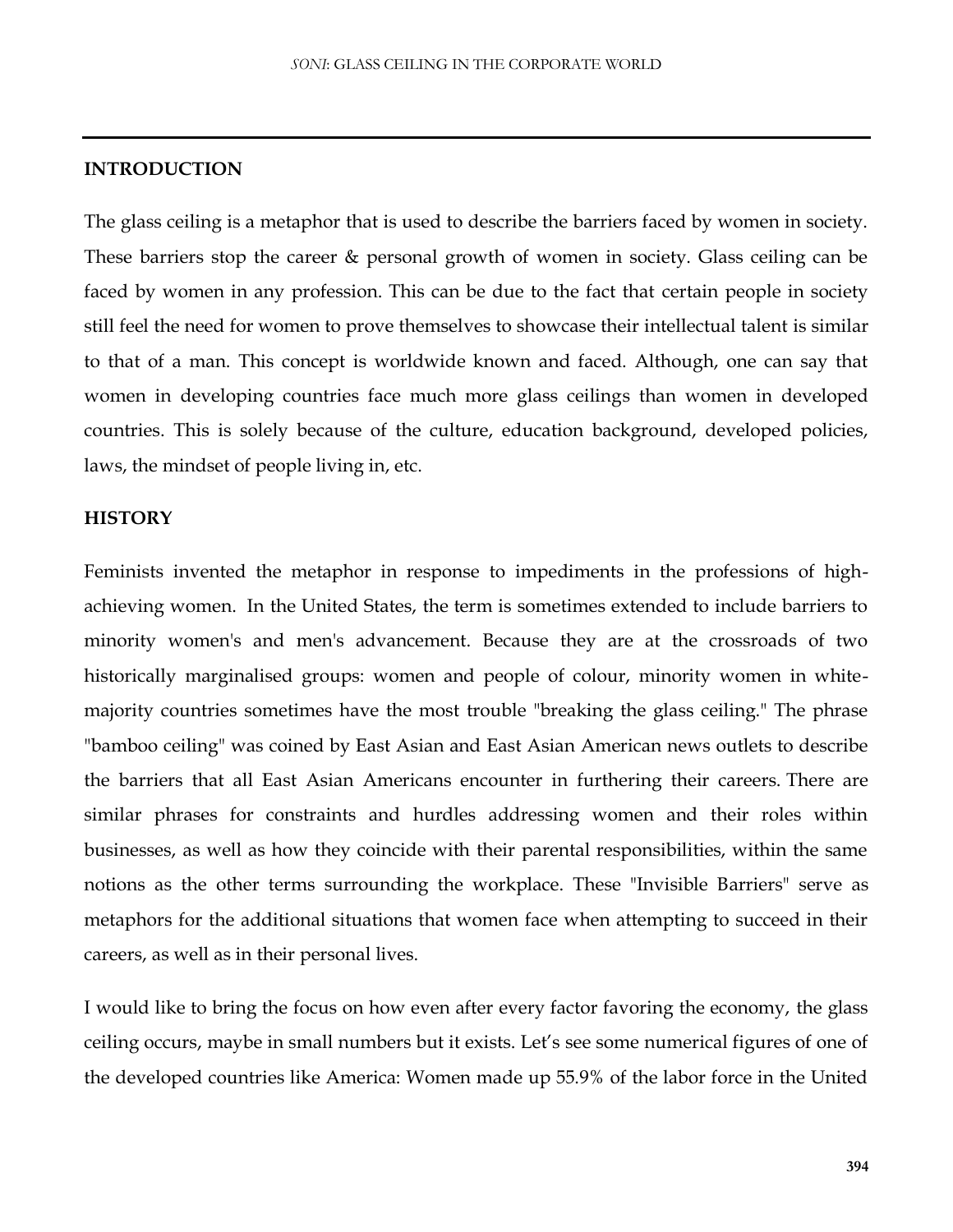States by the end of 2020.<sup>1</sup> 3 According to the United States Bureau of Labor Statistics, women held only 29.9% of chief executive jobs, while 88 percent of chief executive officers were classified as white.<sup>2</sup>

# **With this let's proceed to some worldwide facts:**

Women are excluded from specific employment in 104 nations, 59 countries have no rules against workplace sexual harassment, and husbands can legally forbid their wives from working in 18 countries." Women are more educated and active in the labor field than ever before, and they are increasingly in management positions. Despite these increases, women's representation in top business positions continues to fall behind that of men. Let's introduce some viewpoints which will form a base as to why the Glass ceiling needs to be shattered and why we need a gender balanced workforce in the future.

The case for gender-balanced workplaces is becoming increasingly compelling. Diversity efforts enhanced business outcomes for two-thirds of enterprises polled by the ILO.<sup>3</sup> The possibility of generating greater profitability and productivity is 63 percent when businesses have an inclusive business culture and policies. The ability to attract and retain talent has improved by 60%. There is a 59 percent increase in creativity, innovation, and openness. The percentage of time that a company's reputation improves is 58 percent. 38 percent have a better understanding of consumer interest and demand. Companies with gender-balanced boards are about 20% more likely to have improved commercial outcomes

# **WHERE DO WOMEN STAND CURRENTLY?**

 $\overline{a}$ 

<sup>1</sup> 'Labor Force Participation Rate - 20 Yrs. & Over, Women' (*Fred.stlouisfed.org*, 2021)

[<sup>&</sup>lt; https://fred.stlouisfed.org/series/LNS11300026](https://fred.stlouisfed.org/series/LNS11300026) > accessed 20 June 2021

<sup>2</sup> 'Labor Force Statistics from The Current Population Survey' (*US Bureau of Labour Statistics*, 2021)

<sup>&</sup>lt; [https://www.bls.gov/cps/cpsaat11.htm>](https://www.bls.gov/cps/cpsaat11.htm) accessed 20 June 2021

<sup>3</sup> 'Beyond The Glass Ceiling: Why Businesses Need Women at the Top' (*Ilo.org*, 2021)

[<sup>&</sup>lt; https://www.ilo.org/infostories/en-GB/Stories/Employment/beyond-the-glass-ceiling#where>](https://www.ilo.org/infostories/en-GB/Stories/Employment/beyond-the-glass-ceiling#where) accessed 20 June 2021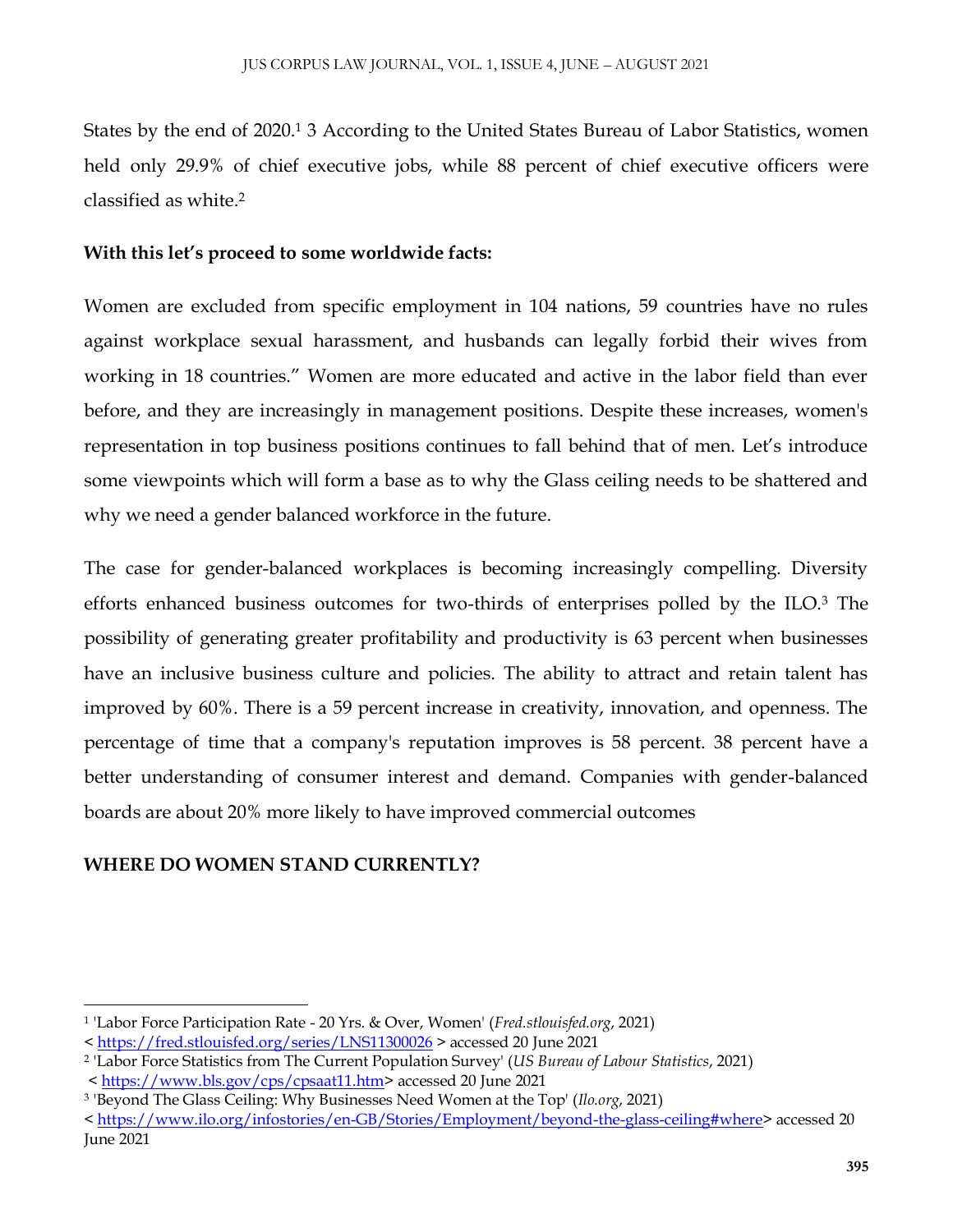In comparison to men, around 50% of working-age women are employed globally, compared to 75% of men.<sup>4</sup> These figures, however, do not tell the whole story. In third-level schooling, women are likewise outpacing men. Africa is now the world's only region where women receive fewer third-level qualifications than men, albeit by a slight margin.<sup>5</sup>

### **Breaking Through The Glass Ceiling**

Women have been occupying management jobs faster than males since 1991, especially in high-income nations, while the figures reveal that they still have a long way to go before reaching parity with men in these positions. In the top echelons of business, in senior roles and boardrooms, we have yet to achieve anything close to gender balance. Furthermore, the larger the firm, the less likely we are to see women in leadership positions.

#### **Beyond the barrier of the glass ceiling**

Almost 75% of businesses throughout the world have policies in place that promote equal opportunity, diversity, and inclusion.<sup>6</sup> However, according to our findings, these regulations are insufficient to address the gender gap at the top levels of the company. This is because the traditional glass ceiling isn't the only roadblock in the way of women's advancement in the workplace.

#### **Anytime-Anywhere culture**

Even when they are engaged full-time in a paid job, women continue to conduct the majority of domestic labor and care work at home in both high- and low-income countries. Many companies have a culture of continual availability, where staff is expected to work extra, take calls outside of office hours, and respond to emails on their days off. As they continue to manage family duties with career commitments, this makes it extremely difficult for women to effectively compete with male colleagues and climb through the ranks.<sup>7</sup>

 $\overline{a}$ <sup>4</sup> *Ibid*

<sup>5</sup> *Ibid*

*<sup>6</sup> Ibid*

<sup>7</sup> *Ibid*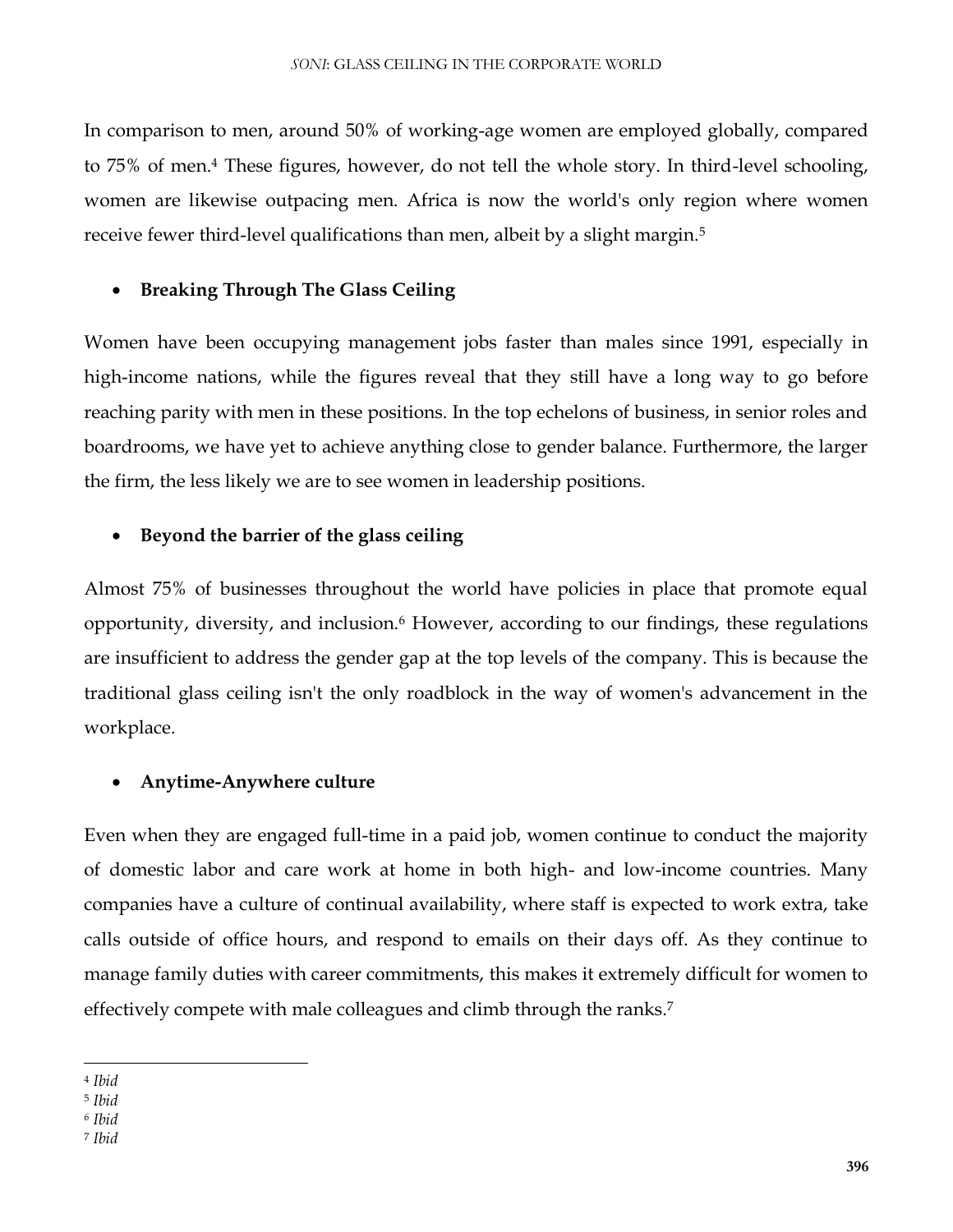# **The glass wall**

The glass wall is an occupational segregation phenomenon in which female managers are concentrated in business support functions such as HR, finance, and administration. Women in these positions have little decision-making power or strategic involvement, and thus few opportunities to advance in the firm.<sup>8</sup> Male managers, on the other hand, are overrepresented in R&D, profit and loss, and operations. These fields are frequently regarded as more "strategic" and lead to higher-level decision-making responsibilities.

# **The leaky pipeline**

This is due to the fact that the constraints that women face on their way to commercialising science result in greater "leakage" at the pipeline's end. The under-representation of women in science is sometimes blamed on a lack of women "in the pipeline" in academic circles.<sup>9</sup>

# **THE CHANGE**

It's never easy to be a trendsetter, especially if you're a woman who has been socialised to pursue traditional occupations. There is still a number of people who believe the glass ceiling is merely a myth that does not exist in reality. People have most likely been unresponsive to the wants and laments of their womenfolk for millennia. Despite everything, women must never accept this self-defeating mentality, which is the main contributor to the glass ceiling effect, which prevents women from achieving their full potential. The glass ceiling is a perception, and talented and determined women must continue to chip away at it until it is shattered. Corporate America must also encourage women who work hard every day to strike a balance between their personal and professional lives. The glass ceiling should be viewed as one of life's challenges rather than "THE" challenge in a woman's career. All we have to do now is take it in stride. If we can stay on track, it becomes easier. The glass ceiling itself would crumble once people realized how different women's leadership styles are.

 $\overline{\phantom{a}}$ <sup>8</sup> *Ibid*

<sup>9</sup> *Ibid*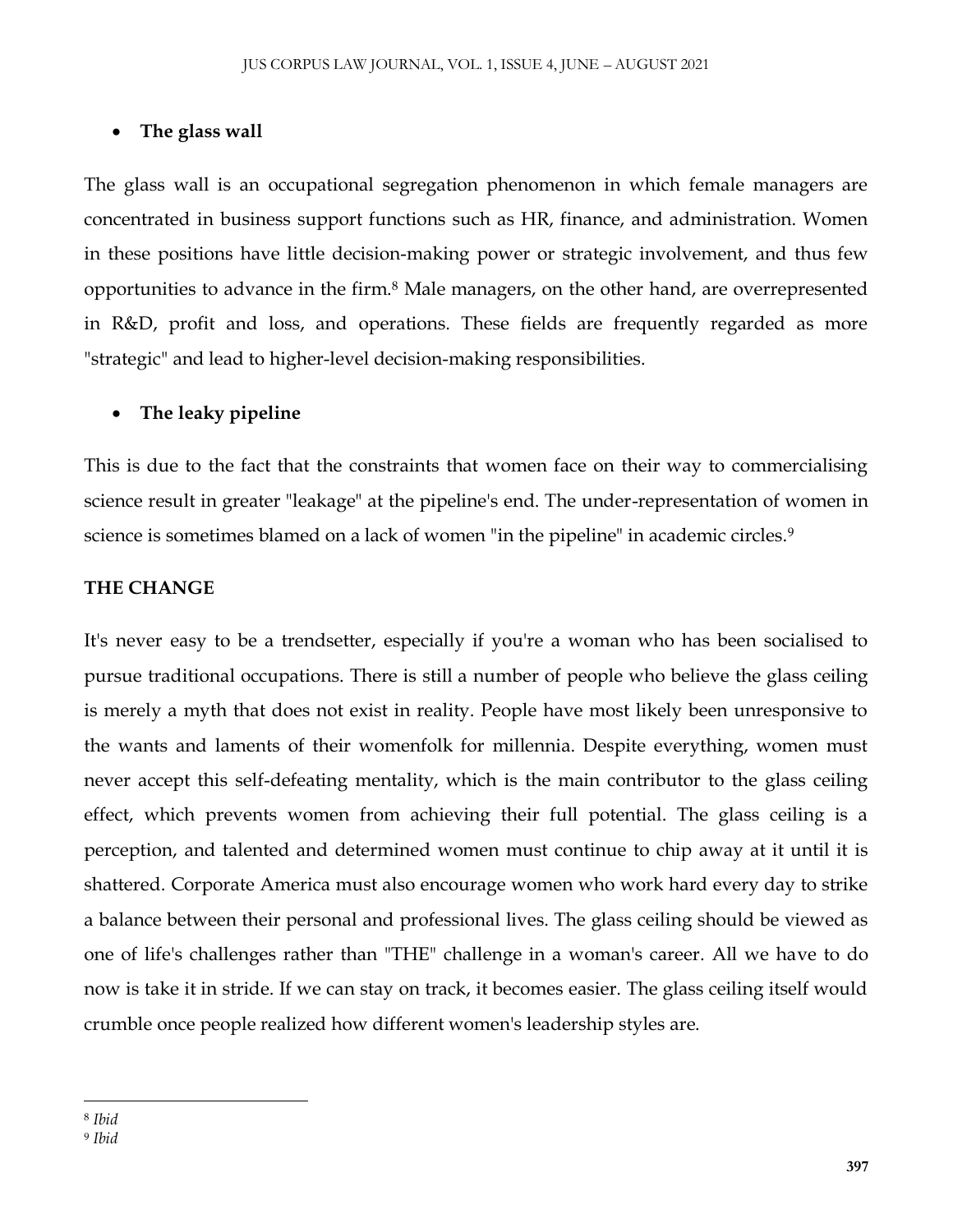The purpose of this study is to determine the extent of the glass ceiling for women (GCW) in terms of its three major barriers: personal barriers, organisational barriers, and societal barriers among women managers working in the Indian service sector, as well as the moderating effect of marital status (single or married) on the relationship. Using a multistage sample technique, 553 women managers working in the three major service industries of banking, hospitality, and information technology (IT) in the state of Punjab in northern India (Punjab) were selected. The hypotheses were examined using the 'Statistical Package for Social Sciences' and a one-sample t-test and moderated hierarchical regression analysis. The study's findings revealed that women managers face an above-average level of the glass ceiling in terms of organisational and cultural impediments. The study also found that organisational and societal barriers had a significant impact on work engagement, accounting for 39% of the total. Furthermore, the women managers' marital status worked as a moderator between GCW's organisational and societal barriers and their level of work engagement.

#### **CROSS CULTURAL CONTEXT**

Few women are promoted to positions in society's highest tier, and organisations are still nearly entirely led by men. According to studies, the glass ceiling still exists in many forms in various countries and locations around the world. Women's emotional and sensitive preconceptions could be considered as major traits in why women struggle. It is apparent that, despite differences in culture, values, and traditions, women and their role in society are held in high regard in all societies. In communities where women are held to traditional standards, these stereotypes are frequently reinforced. [34] Women's preconceptions and perceptions are slowly changing around the world, reducing gender segregation in organisations.

# **WHAT TO DO NEXT?**

 To burst through a glass ceiling, you must first recognise that it is there. When it's possibly camouflaged as culture or tradition, this can be tough. However, there are indicators that one may exist in your company: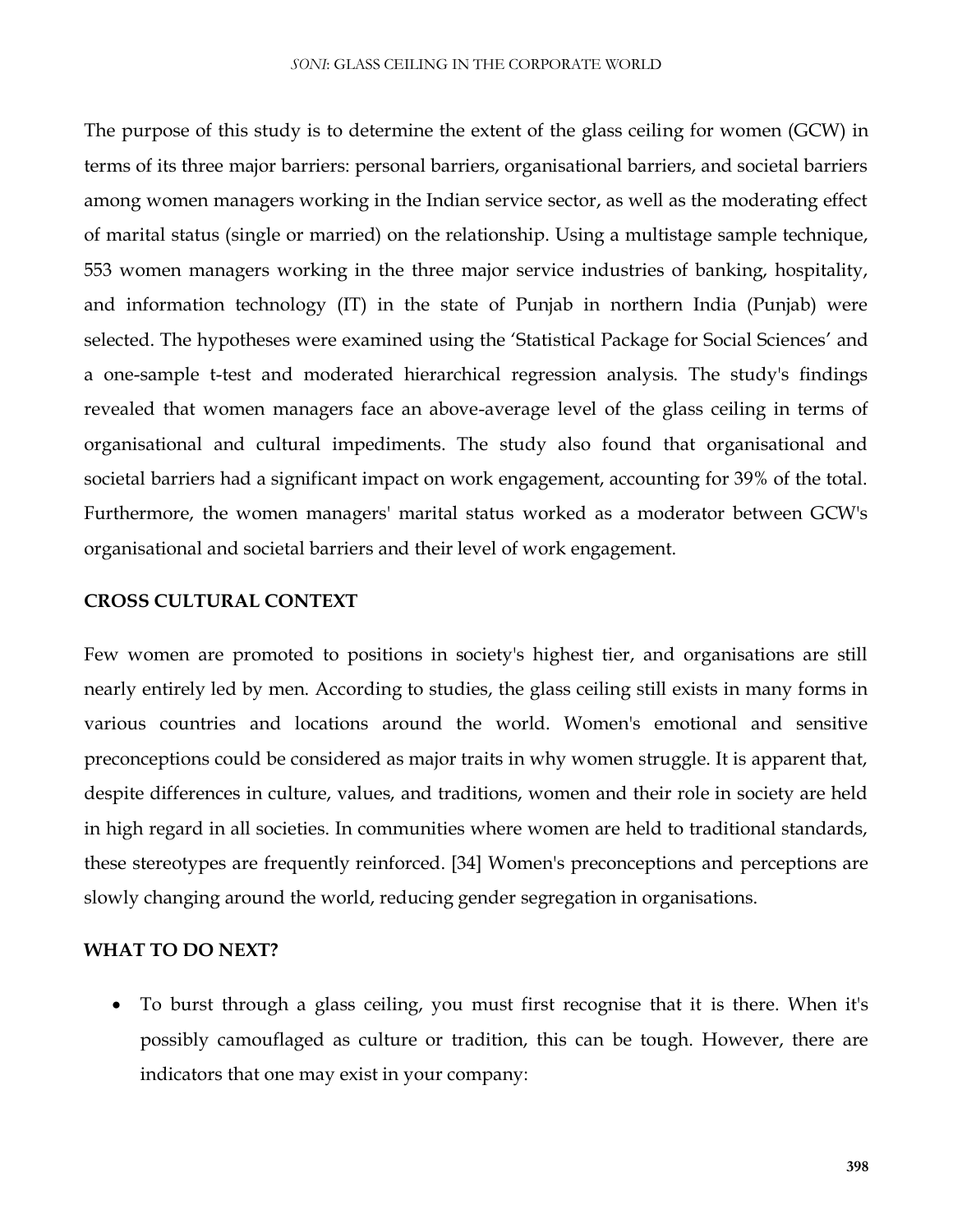- To rationalise appointments or decisions, the statement "that's just the way things are done here" is used. At the top, there isn't much variety. To "fit in," atypical leaders mimic the conduct of "normal" leaders, changing their management approaches or engaging in new activities.
- People overlook sexist, racist, or other discriminatory remarks as "banter" throughout the organisation. There is apprehension about innovation and change, especially in the long run.
- Pay disparities between different groups of employees are unreasonable.
- Minority groups have access to fast-track professional programmes, but only a small percentage of those who enroll advance. (While many of these programmes are meant to correct an imbalance, others are designed to demonstrate equality rather than create it.)
- Employees have a hard time getting senior executives' attention, and there are few opportunities for mentorship from senior individuals.

# **WHAT CAN WE AS EMPLOYEES DO?**

The first thing to understand is that the glass ceiling has nothing to do with your worth as a person or as an employee. Because of the nature of glass ceilings, even if you've positioned yourself to meet all of a role's requirements, you'll still be denied the opportunity. So, we'll presume that you understand and possess the key talents and self-confidence required for your organization's upper echelons. Your role as a manager in assisting your organisation in breaking down glass ceilings is crucial. Change, on the other hand, will be significantly more difficult without the participation of senior leaders. We'll look at various ways of encouraging organisational change in the sections below.

To begin, you must initiate a discussion about the problem. This may necessitate uncomfortable dialogues and honest introspection on the part of senior executives. Is there anything they've done, accidentally or otherwise, that could be sabotaging people's progress? Do they worry about "losing out" as the company grows more diverse? Do they fear that it will have an impact on their performance?